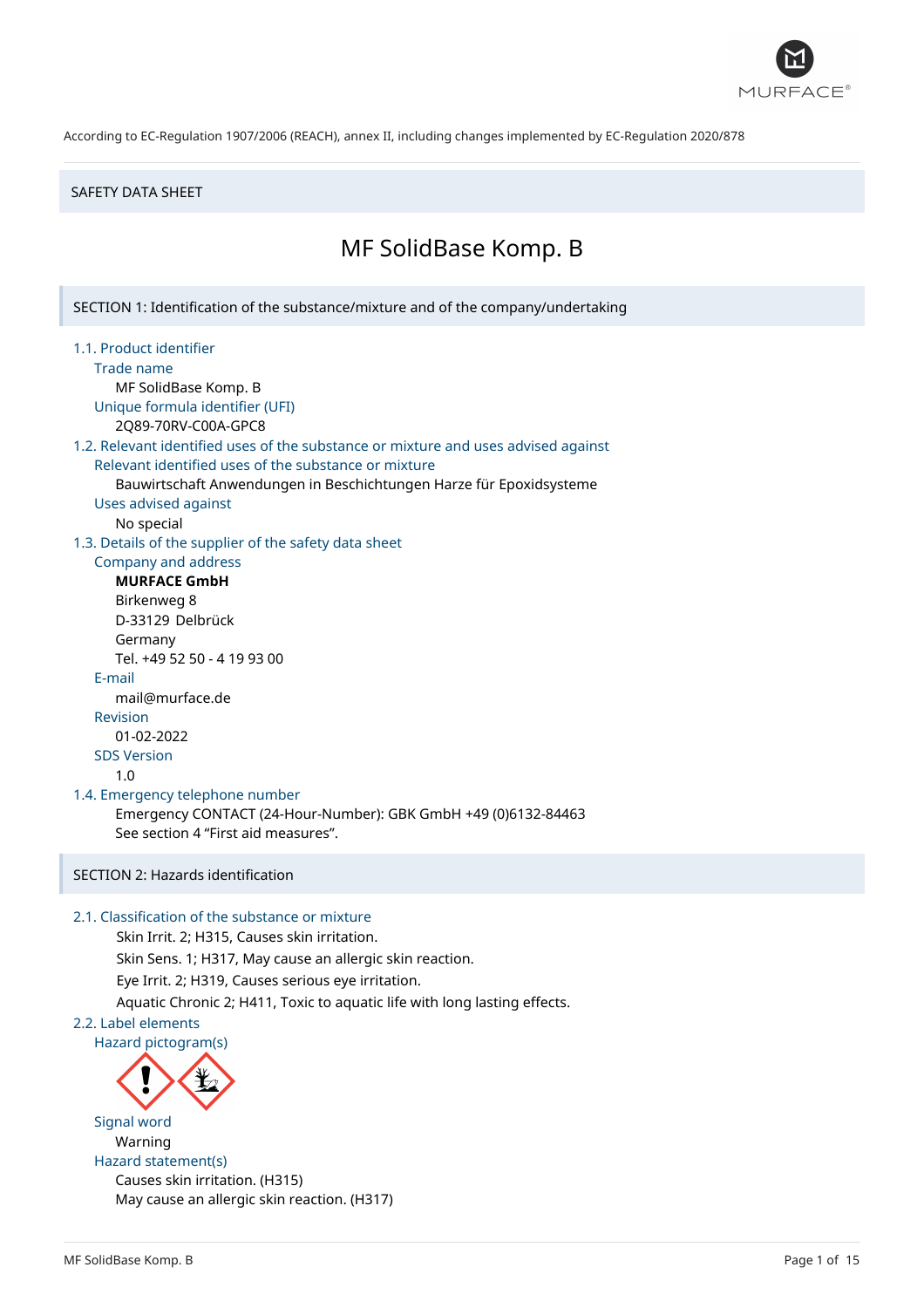

Causes serious eye irritation. (H319) Toxic to aquatic life with long lasting effects. (H411) Safety statement(s) General - Prevention Wear eye protection/protective gloves. (P280) Avoid breathing mist/vapour. (P261) Avoid release to the environment. (P273) Contaminated work clothing should not be allowed out of the workplace. (P272) Response Take off contaminated clothing and wash it before reuse. (P362+P364) If skin irritation or rash occurs: Get medical advice/attention. (P333+P313) IF IN EYES: Rinse cautiously with water for several minutes. Remove contact lenses, if present and easy to do. Continue rinsing. (P305+P351+P338) Storage - Disposal Dispose of contents/container to an approved waste disposal plant. (P501) Hazardous substances bis-[4-(2,3-epoxipropoxi)phenyl]propane p-tert-butylphenyl 1-(2,3-epoxy)propyl ether 2.3. Other hazards Additional labelling Not applicable Additional warnings

This mixture/product does not contain any substances considered to meet the criteria classifying them as PBT and/or vPvB.

SECTION 3: Composition/information on ingredients

### 3.2. Mixtures

| Product/substance                                | Identifiers                                                                                   | % w/w          | Classification                                                                             | Note |
|--------------------------------------------------|-----------------------------------------------------------------------------------------------|----------------|--------------------------------------------------------------------------------------------|------|
| bis-[4-(2,3-<br>epoxipropoxi)phenyl]propane      | CAS No.: 1675-54-3<br>EC No.: 216-823-5<br>REACH: 01-2119456619-26<br>Index No.: 603-073-00-2 | $> = 50 - 75%$ | Skin Irrit. 2, H315<br>Skin Sens. 1, H317<br>Eye Irrit. 2, H319<br>Aquatic Chronic 2, H411 |      |
| p-tert-butylphenyl 1-(2,3-<br>epoxy)propyl ether | CAS No.: 3101-60-8<br>EC No.: 221-453-2<br>REACH:<br>Index No.:                               | $> = 25 - 50%$ | Skin Sens. 1, H317<br>Aquatic Chronic 2, H411                                              |      |

-----

See full text of H-phrases in section 16. Occupational exposure limits are listed in section 8, if these are available. Other information

No special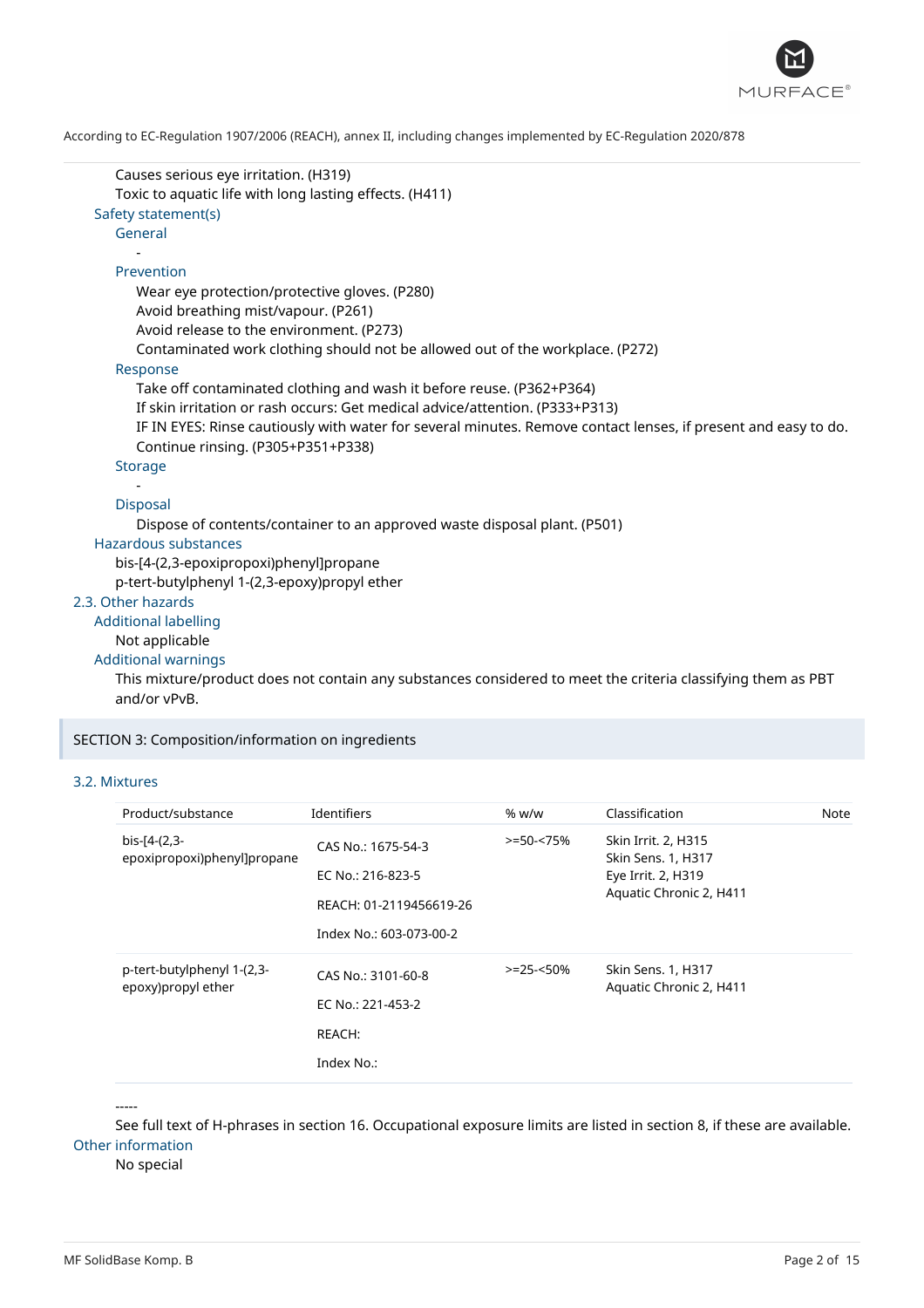

## SECTION 4: First aid measures

### 4.1. Description of first aid measures

### General information

In the case of accident: Contact a doctor or casualty department – take the label or this safety data sheet. Contact a doctor if in doubt about the injured person's condition or if the symptoms persist. Never give an unconscious person water or other drink.

### Inhalation

Upon breathing difficulties or irritation of the respiratory tract: Bring the person into fresh air and stay with him/her.

### Skin contact

IF ON SKIN: Wash with plenty of water and soap.

Remove contaminated clothing and shoes. Ensure to wash exposed skin thoroughly with water and soap. DO NOT use solvents or thinners.

If skin irritation occurs: Get medical advice/attention.

### Eye contact

Upon irritation of the eye: Remove contact lenses. Flush eyes immediately with plenty of water or isotonic water (20-30°C) for at least 5 minutes and continue until irritation stops. Make sure to flush under upper and lower eyelids. If irritation continues, contact a doctor. Continue flushing during transport.

## Ingestion

Provide plenty of water for the person to drink and stay with him/her. In case of malaise, seek medical advice immediately and bring the safety data sheet or label from the product. Do not induce vomiting, unless recommended by the doctor. Have the victim lean forward with head down to avoid inhalation of- or choking on vomited material.

### Burns

## Not applicable

## 4.2. Most important symptoms and effects, both acute and delayed

Sensitisation: This product contains substances, which may trigger allergic reaction upon dermal contact. Manifestation of allergic reactions typically takes place within 12-72 hours after exposure.

Irritation effects: This product contains substances, which may cause irritation upon exposure to skin, eyes or lungs. Exposure may result in an increased absorption potential of other hazardous substances at the area of exposure.

### 4.3. Indication of any immediate medical attention and special treatment needed

If eye irritation persists: Get medical advice/attention.

If skin irritation or rash occurs: Get medical advice/attention.

## Information to medics

Bring this safety data sheet or the label from this product.

## SECTION 5: Firefighting measures

## 5.1. Extinguishing media

Suitable extinguishing media: Alcohol-resistant foam, carbon dioxide, powder, water mist.

Unsuitable extinguishing media: Waterjets should not be used, since they can spread the fire.

## 5.2. Special hazards arising from the substance or mixture

Fire will result in dense smoke. Exposure to combustion products may harm your health. Closed containers, which are exposed to fire, should be cooled with water. Do not allow fire-extinguishing water to enter the sewage system and nearby surface waters.

If the product is exposed to high temperatures, e.g. in the event of fire, dangerous decomposition compounds are produced. These are:

Carbon oxides (CO / CO2).

### 5.3. Advice for firefighters

Wear self-contained breathing apparatus and protective clothing to prevent contact. Upon direct exposure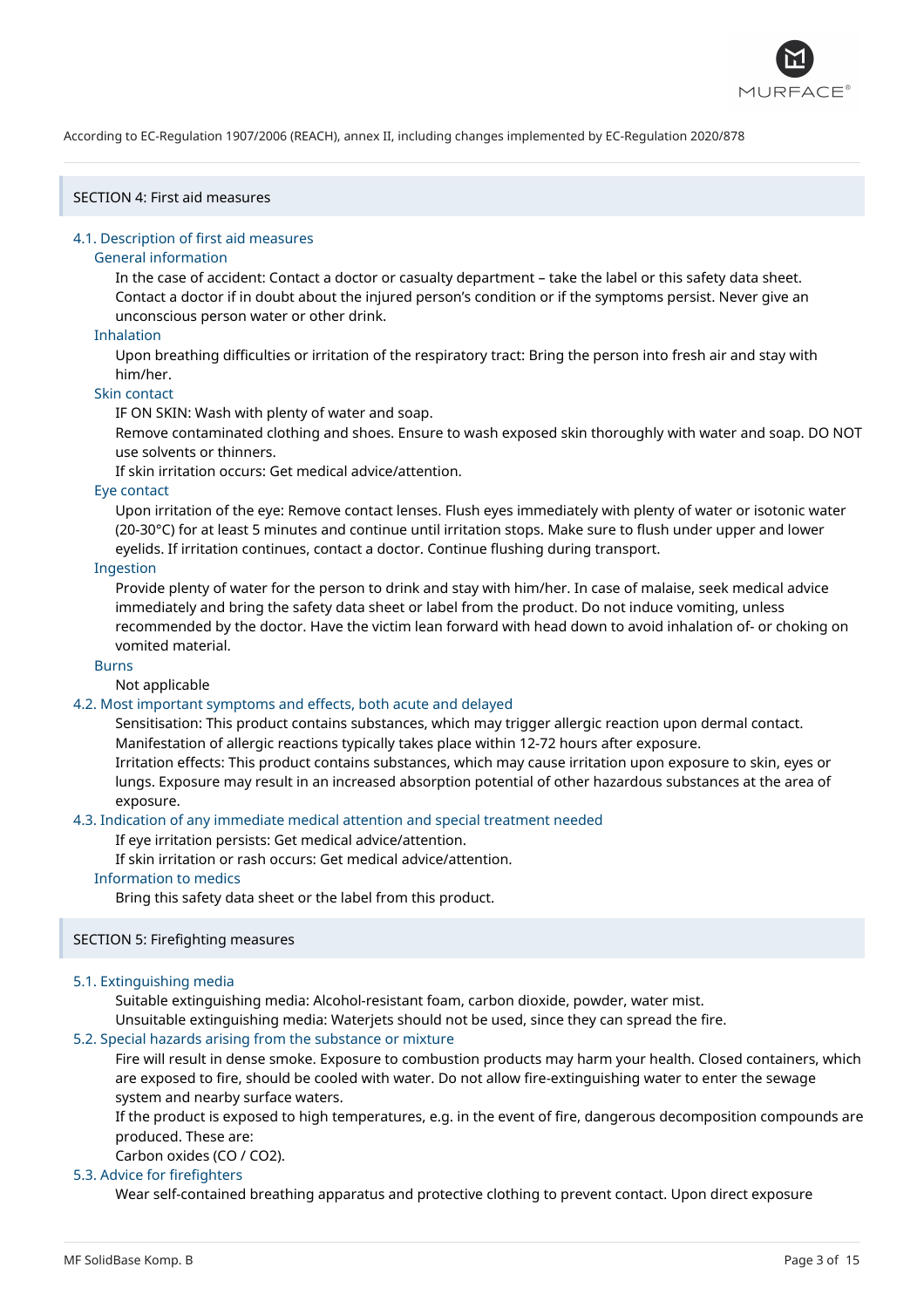

contact The National Poisons Information Service (dial 111, 24 h service) in order to obtain further advice.

SECTION 6: Accidental release measures

### 6.1. Personal precautions, protective equipment and emergency procedures

Avoid direct contact with spilled substances.

## 6.2. Environmental precautions

Avoid discharge to lakes, streams, sewers, etc. In the event of leakage to the surroundings, contact local environmental authorities.

## 6.3. Methods and material for containment and cleaning up

Use sand, earth, vermiculite, diatomaceous earth to contain and collect non-combustible absorbent materials and place in container for disposal, according to local regulations.

To the extent possible cleaning is performed with normal cleaning agents. Avoid use of solvents.

### 6.4. Reference to other sections

See section 13 on "Disposal considerations" in regard of handling of waste.

See section 8 "Exposure controls/personal protection" for protective measures.

### SECTION 7: Handling and storage

### 7.1. Precautions for safe handling

It is recommended to install waste collection trays in order to prevent emissions to the waste water system and surrounding environment.

Smoking, drinking and consumption of food is not allowed in the work area.

See section 8 "Exposure controls/personal protection" for information on personal protection.

### 7.2. Conditions for safe storage, including any incompatibilities

Containers that have been opened must be carefully resealed and kept upright to prevent leakage.

### Recommended storage material

Always store in containers of the same material as the original container.

### Storage temperature

Dry, cool and well ventilated

### Incompatible materials

Copper alloy, containing copper

## 7.3. Specific end use(s)

This product should only be used for applications quoted in section 1.2

### SECTION 8: Exposure controls/personal protection

### 8.1. Control parameters

No substances are listed in the national list of substances with an occupational exposure limit.

### DNEL

| Product/substance<br><b>DNEL</b> | bis-[4-(2,3-epoxipropoxi)phenyl]propane<br>$3.6 \text{ mg/kg}$ |
|----------------------------------|----------------------------------------------------------------|
| Route of exposure                | Dermal                                                         |
| Duration                         | Short term – Systemic effects - General population             |
| Product/substance                | bis-[4-(2,3-epoxipropoxi)phenyl]propane                        |
| <b>DNEL</b>                      | $3.6$ mg/kg                                                    |
| Route of exposure                | Dermal                                                         |
| Duration                         | Long term – Systemic effects - General population              |
| Product/substance                | bis-[4-(2,3-epoxipropoxi)phenyl]propane                        |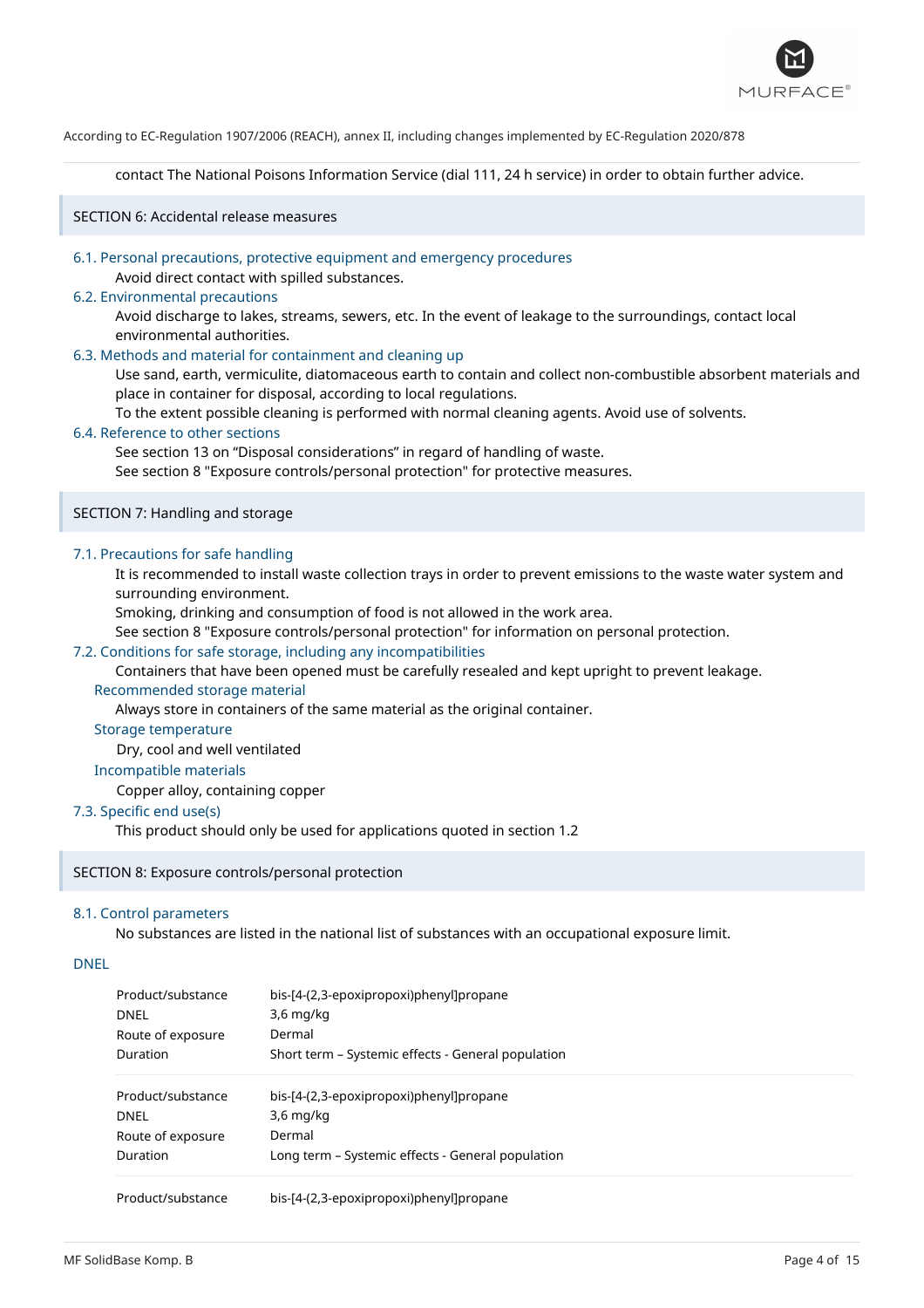

| <b>DNEL</b>       | $0,75$ mg/m <sup>3</sup>                           |
|-------------------|----------------------------------------------------|
| Route of exposure | Inhalation                                         |
| Duration          | Short term - Systemic effects - General population |
| Product/substance | bis-[4-(2,3-epoxipropoxi)phenyl]propane            |
| <b>DNEL</b>       | $0,75$ mg/m <sup>3</sup>                           |
| Route of exposure | Inhalation                                         |
| Duration          | Long term - Systemic effects - General population  |
| Product/substance | bis-[4-(2,3-epoxipropoxi)phenyl]propane            |
| <b>DNEL</b>       | 8,3 mg/kg                                          |
| Route of exposure | Dermal                                             |
| Duration          | Short term - Systemic effects - Workers            |
| Product/substance | bis-[4-(2,3-epoxipropoxi)phenyl]propane            |
| <b>DNEL</b>       | 8,3 mg/kg                                          |
| Route of exposure | Dermal                                             |
| Duration          | Long term - Systemic effects - Workers             |
| Product/substance | bis-[4-(2,3-epoxipropoxi)phenyl]propane            |
| DNEL              | $12,3$ mg/m <sup>3</sup>                           |
| Route of exposure | Inhalation                                         |
| Duration          | Short term - Systemic effects - Workers            |
| Product/substance | bis-[4-(2,3-epoxipropoxi)phenyl]propane            |
| <b>DNEL</b>       | $12,3$ mg/m <sup>3</sup>                           |
| Route of exposure | Inhalation                                         |
| Duration          | Long term - Systemic effects - Workers             |
| Product/substance | p-tert-butylphenyl 1-(2,3-epoxy)propyl ether       |
| DNEL              | 0,95 µg/cm2                                        |
| Route of exposure | Dermal                                             |
| Duration          | Short term - Local effects - General population    |
| Product/substance | p-tert-butylphenyl 1-(2,3-epoxy)propyl ether       |
| <b>DNEL</b>       | $0,95 \mu g/cm2$                                   |
| Route of exposure | Dermal                                             |
| Duration          | Long term - Local effects - General population     |
| Product/substance | p-tert-butylphenyl 1-(2,3-epoxy)propyl ether       |
| <b>DNEL</b>       | 11,7 mg/m <sup>3</sup>                             |
| Route of exposure | Inhalation                                         |
| Duration          | Long term - Local effects - General population     |
| Product/substance | p-tert-butylphenyl 1-(2,3-epoxy)propyl ether       |
| <b>DNEL</b>       | 3,3 mg/kg bw/day                                   |
| Route of exposure | Dermal                                             |
| Duration          | Short term - Systemic effects - General population |
| Product/substance | p-tert-butylphenyl 1-(2,3-epoxy)propyl ether       |
| <b>DNEL</b>       | 3,3 mg/kg bw/day                                   |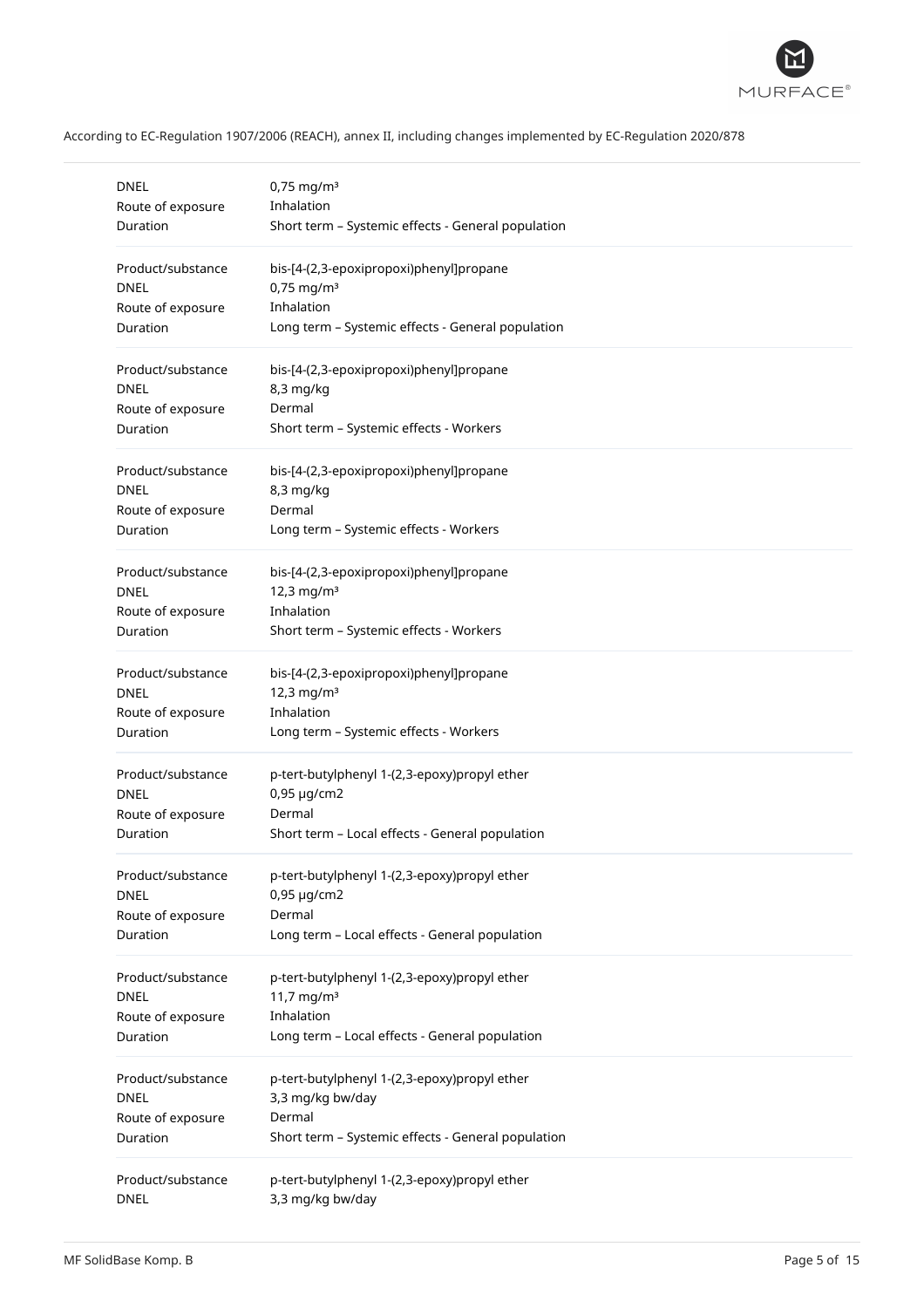

| Route of exposure | Dermal                                            |
|-------------------|---------------------------------------------------|
| Duration          | Long term - Systemic effects - General population |
| Product/substance | p-tert-butylphenyl 1-(2,3-epoxy)propyl ether      |
| <b>DNEL</b>       | 11,7 mg/m <sup>3</sup>                            |
| Route of exposure | Inhalation                                        |
| Duration          | Long term - Systemic effects - General population |
| Product/substance | p-tert-butylphenyl 1-(2,3-epoxy)propyl ether      |
| <b>DNEL</b>       | $1,6 \mu$ g/cm2                                   |
| Route of exposure | Dermal                                            |
| Duration          | Short term - Local effects - Workers              |
| Product/substance | p-tert-butylphenyl 1-(2,3-epoxy)propyl ether      |
| <b>DNEL</b>       | $1,6 \mu g/cm2$                                   |
| Route of exposure | Dermal                                            |
| Duration          | Long term - Local effects - Workers               |
| Product/substance | p-tert-butylphenyl 1-(2,3-epoxy)propyl ether      |
| <b>DNEL</b>       | 19,6 mg/m <sup>3</sup>                            |
| Route of exposure | Inhalation                                        |
| Duration          | Short term - Local effects - Workers              |
| Product/substance | p-tert-butylphenyl 1-(2,3-epoxy)propyl ether      |
| <b>DNEL</b>       | 19,6 mg/m <sup>3</sup>                            |
| Route of exposure | Inhalation                                        |
| Duration          | Long term - Local effects - Workers               |
| Product/substance | p-tert-butylphenyl 1-(2,3-epoxy)propyl ether      |
| <b>DNEL</b>       | 5,6 mg/kg bw/day                                  |
| Route of exposure | Dermal                                            |
| Duration          | Long term - Systemic effects - Workers            |
| Product/substance | p-tert-butylphenyl 1-(2,3-epoxy)propyl ether      |
| <b>DNEL</b>       | 5,6 mg/kg bw/day                                  |
| Route of exposure | Dermal                                            |
| Duration          | Short term - Systemic effects - Workers           |
| Product/substance | p-tert-butylphenyl 1-(2,3-epoxy)propyl ether      |
| <b>DNEL</b>       | 19,6 mg/m <sup>3</sup>                            |
| Route of exposure | Inhalation                                        |
| Duration          | Short term - Systemic effects - Workers           |
| Product/substance | p-tert-butylphenyl 1-(2,3-epoxy)propyl ether      |
| <b>DNEL</b>       | 19,6 mg/m <sup>3</sup>                            |
| Route of exposure | Dermal                                            |
| Duration          | Long term - Systemic effects - Workers            |

## PNEC

Product/substance bis-[4-(2,3-epoxipropoxi)phenyl]propane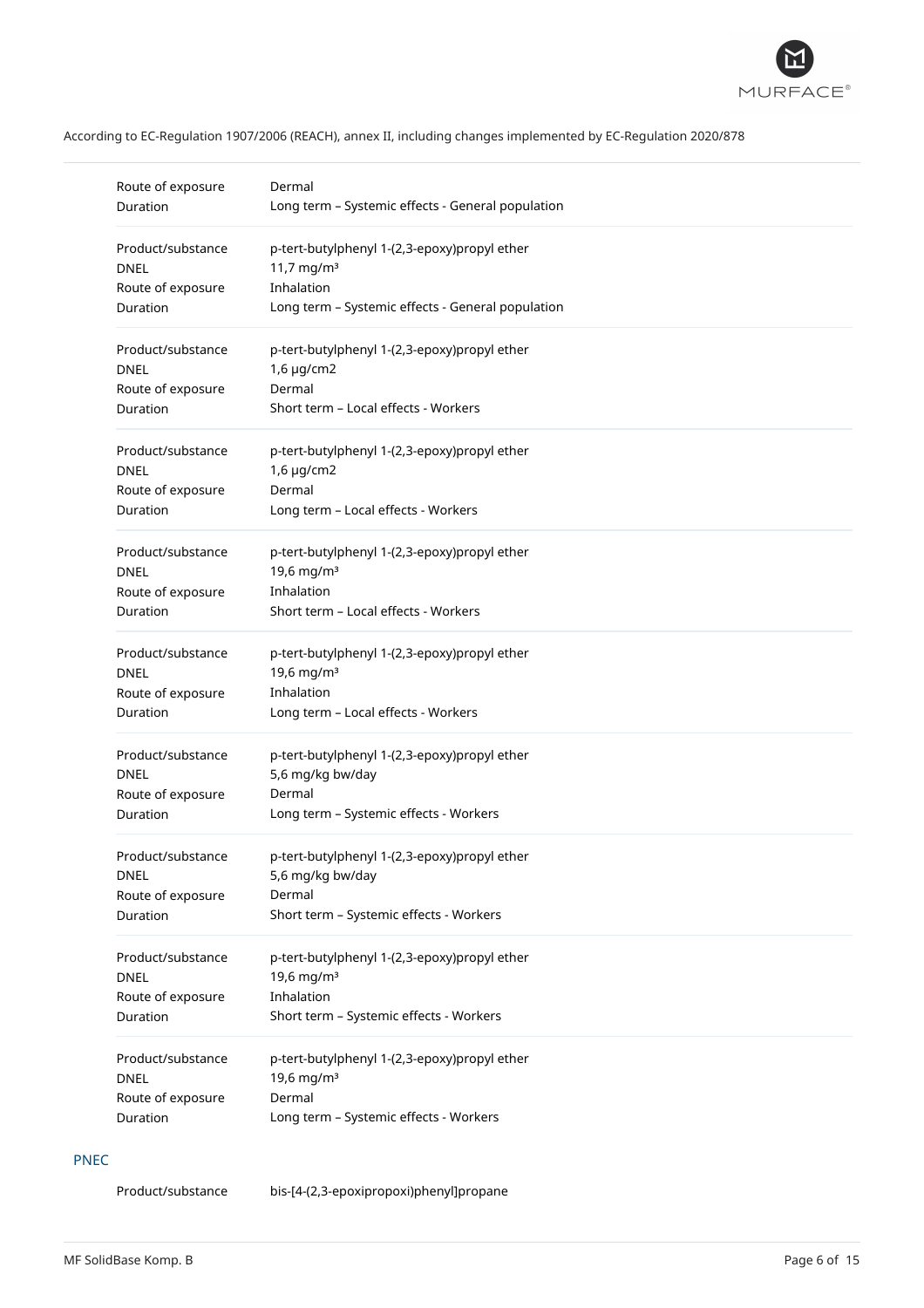

| <b>PNEC</b><br>Route of exposure<br>Duration of Exposure                      | 0,006 mg/L<br>Freshwater                                                            |
|-------------------------------------------------------------------------------|-------------------------------------------------------------------------------------|
| Product/substance<br>PNEC<br>Route of exposure<br>Duration of Exposure        | bis-[4-(2,3-epoxipropoxi)phenyl]propane<br>0,018 mg/L<br>Intermittent release       |
| Product/substance<br><b>PNEC</b><br>Route of exposure<br>Duration of Exposure | bis-[4-(2,3-epoxipropoxi)phenyl]propane<br>0,0006 mg/L<br>Marine water              |
| Product/substance<br><b>PNEC</b><br>Route of exposure<br>Duration of Exposure | bis-[4-(2,3-epoxipropoxi)phenyl]propane<br>0,996 mg/L<br>Freshwater sediment        |
| Product/substance<br><b>PNEC</b><br>Route of exposure<br>Duration of Exposure | bis-[4-(2,3-epoxipropoxi)phenyl]propane<br>0,0996 mg/L<br>Marine water sediment     |
| Product/substance<br><b>PNEC</b><br>Route of exposure<br>Duration of Exposure | bis-[4-(2,3-epoxipropoxi)phenyl]propane<br>0,196 mg/L<br>Soil                       |
| Product/substance<br><b>PNEC</b><br>Route of exposure<br>Duration of Exposure | bis-[4-(2,3-epoxipropoxi)phenyl]propane<br>10 mg/L<br><b>Activated Sludge Plant</b> |
| Product/substance<br><b>PNEC</b><br>Route of exposure<br>Duration of Exposure | p-tert-butylphenyl 1-(2,3-epoxy)propyl ether<br>0,0075 mg/L<br>Freshwater           |
| Product/substance<br>PNEC<br>Route of exposure<br>Duration of Exposure        | p-tert-butylphenyl 1-(2,3-epoxy)propyl ether<br>0,075 mg/L<br>Intermittent release  |
| Product/substance<br>PNEC<br>Route of exposure<br>Duration of Exposure        | p-tert-butylphenyl 1-(2,3-epoxy)propyl ether<br>0,00075 mg/L<br>Marine water        |
| Product/substance<br><b>PNEC</b>                                              | p-tert-butylphenyl 1-(2,3-epoxy)propyl ether<br>33,54 mg/kg                         |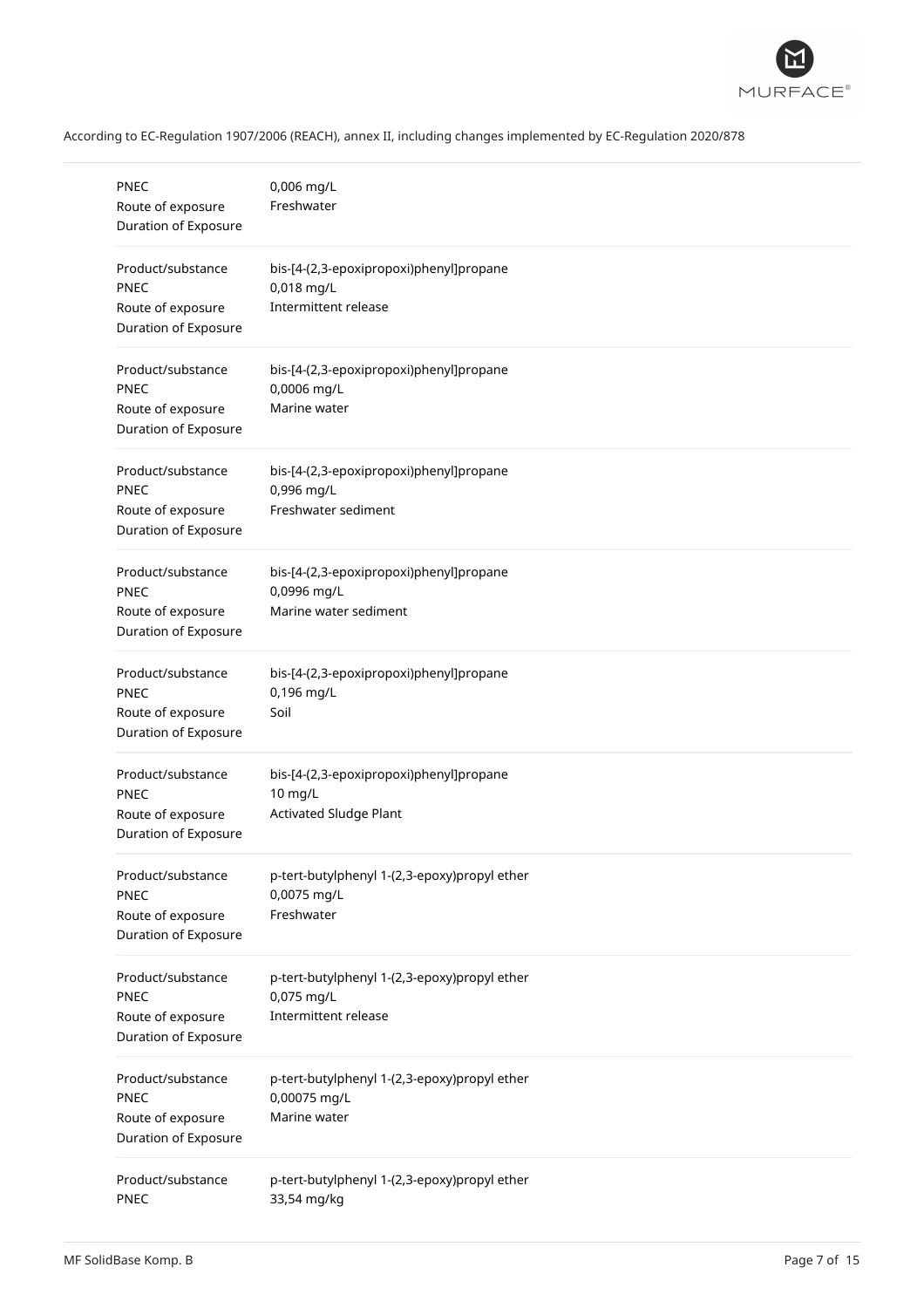

| Route of exposure<br>Duration of Exposure                                                                                                                                                                                                                                                                                                                                                                                                                                                                                                                                                                                                                                                                                                                                             | Freshwater sediment                       |                                              |                                                                                                                                                                                 |  |
|---------------------------------------------------------------------------------------------------------------------------------------------------------------------------------------------------------------------------------------------------------------------------------------------------------------------------------------------------------------------------------------------------------------------------------------------------------------------------------------------------------------------------------------------------------------------------------------------------------------------------------------------------------------------------------------------------------------------------------------------------------------------------------------|-------------------------------------------|----------------------------------------------|---------------------------------------------------------------------------------------------------------------------------------------------------------------------------------|--|
| Product/substance<br><b>PNEC</b><br>Route of exposure<br>Duration of Exposure                                                                                                                                                                                                                                                                                                                                                                                                                                                                                                                                                                                                                                                                                                         | 3,354 mg/kg<br>Marine water sediment      | p-tert-butylphenyl 1-(2,3-epoxy)propyl ether |                                                                                                                                                                                 |  |
| Product/substance<br><b>PNEC</b><br>Route of exposure<br>Duration of Exposure                                                                                                                                                                                                                                                                                                                                                                                                                                                                                                                                                                                                                                                                                                         | 11,4 mg/kg<br>Soil                        | p-tert-butylphenyl 1-(2,3-epoxy)propyl ether |                                                                                                                                                                                 |  |
| Product/substance<br><b>PNEC</b><br>Route of exposure<br>Duration of Exposure                                                                                                                                                                                                                                                                                                                                                                                                                                                                                                                                                                                                                                                                                                         | 100 mg/L<br><b>Activated Sludge Plant</b> | p-tert-butylphenyl 1-(2,3-epoxy)propyl ether |                                                                                                                                                                                 |  |
| 8.2. Exposure controls<br>Control is unnecessary if the product is used as intended.<br><b>General recommendations</b><br>Smoking, drinking and consumption of food is not allowed in the work area.<br><b>Exposure scenarios</b><br>There are no exposure scenarios implemented for this product.<br><b>Exposure limits</b><br>Appropriate technical measures<br>Apply standard precautions during use of the product. Avoid inhalation of vapours.<br><b>Hygiene measures</b><br>Take off contaminated clothing and wash it before reuse.<br>Measures to avoid environmental exposure<br>Individual protection measures, such as personal protective equipment<br>Generally<br>Use only CE marked protective equipment.<br>No specific requirements<br><b>Respiratory Equipment</b> |                                           |                                              | Occupational exposure limits have not been defined for the substances in this product.<br>Keep damming materials near the workplace. If possible, collect spillage during work. |  |
| Type<br>Respiratory protection is<br>not needed in the event<br>of adequate ventilation                                                                                                                                                                                                                                                                                                                                                                                                                                                                                                                                                                                                                                                                                               | Class                                     | Colour                                       | Standards                                                                                                                                                                       |  |
| In case of insufficient<br>ventilation                                                                                                                                                                                                                                                                                                                                                                                                                                                                                                                                                                                                                                                                                                                                                | P <sub>1</sub>                            |                                              | EN 14387                                                                                                                                                                        |  |

# Skin protection

No specific requirements Hand protection

 $\bullet$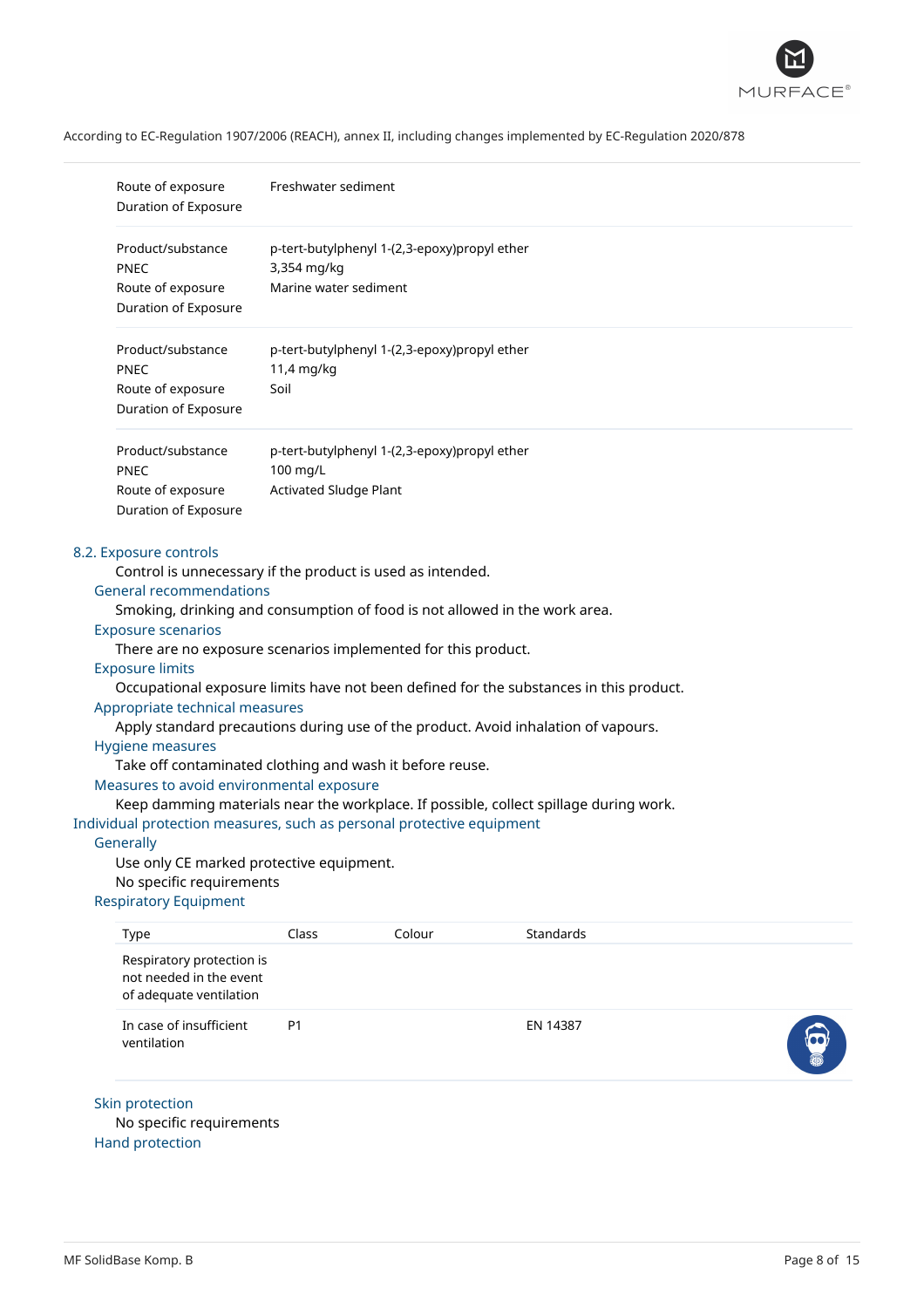

| Material                | Glove thickness<br>(mm)  | Breakthrough time<br>(min.) | <b>Standards</b>                  |  |
|-------------------------|--------------------------|-----------------------------|-----------------------------------|--|
| Nitrile                 | 0.4                      | >480                        | EN374-2, EN374-3,<br><b>EN388</b> |  |
| Vinyl/PVC               | -                        | >480                        | EN374-3, EN388,<br><b>EN511</b>   |  |
| Polyvinyl alcohol (PVA) | $\overline{\phantom{a}}$ | >480                        | EN374-2, EN374-3,<br><b>EN388</b> |  |

### Eye protection

SECTION 9: Physical and chemical properties

| Type                                 | <b>Standards</b> |  |
|--------------------------------------|------------------|--|
| Safety glasses with side<br>shields. | EN166            |  |

```
9.1. Information on basic physical and chemical properties
   Physical state
      Liquid
   Colour
      light yellow
   Odour / Odour threshold
      Characteristic
  pH
      Testing not relevant or not possible due to nature of the product.
   Density (g/cm<sup>3</sup>)
      1.12 (25 °C)
   Kinematic viscosity
      700-1000 mPa.s (25 °C)
   Particle characteristics
      Does not apply to liquids.
Phase changes
   Melting point/Freezing point (°C)
      Testing not relevant or not possible due to nature of the product.
  Softening point/range (waxes and pastes) (°C)
      Does not apply to liquids.
   Boiling point (°C)
      >200
  Vapour pressure
      <5 hPa
   Relative vapour density
      Testing not relevant or not possible due to nature of the product.
   Decomposition temperature (°C)
      Testing not relevant or not possible due to nature of the product.
Data on fire and explosion hazards
   Flash point (°C)
```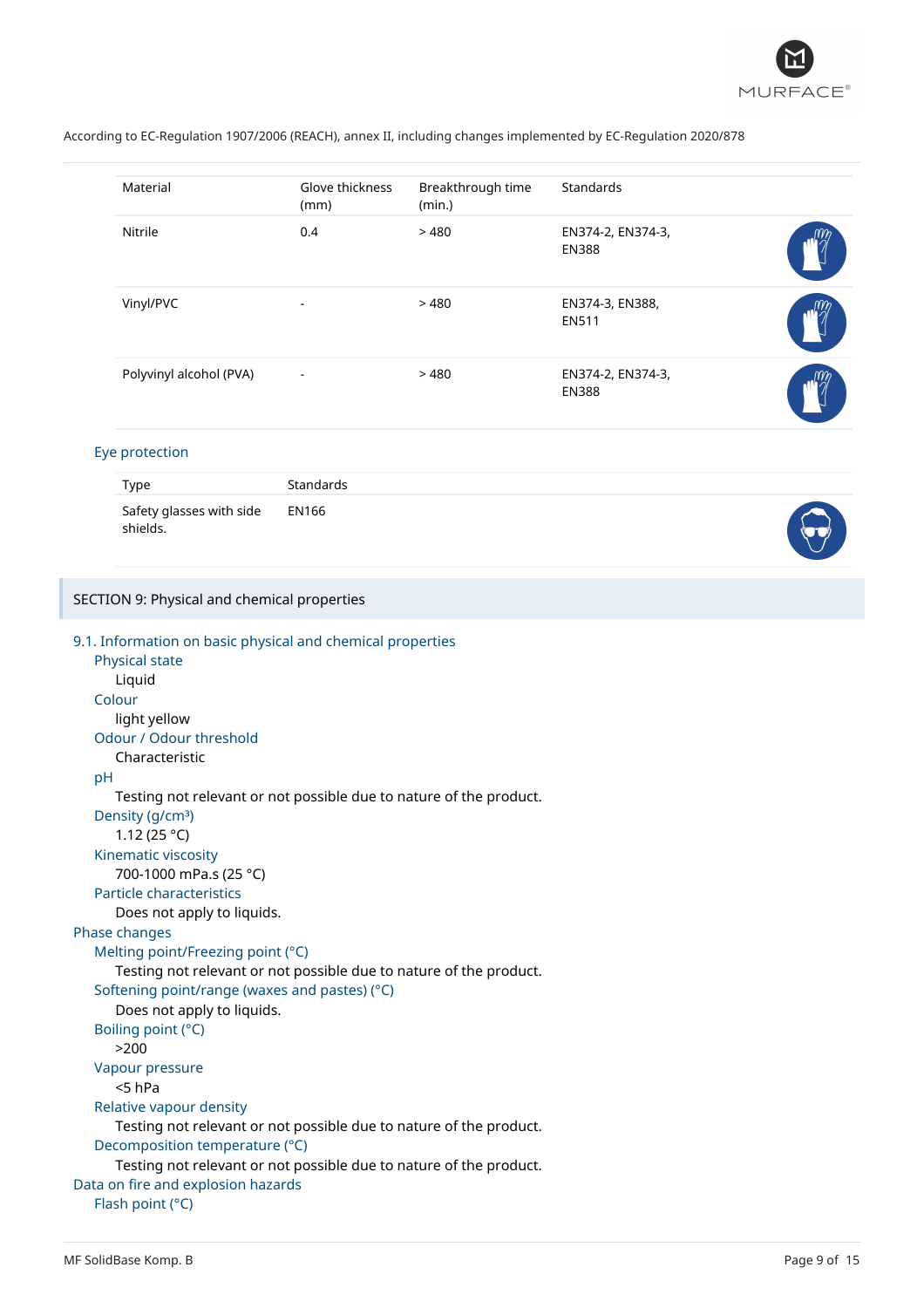

| >100<br>Ignition (°C)<br>Testing not relevant or not possible due to nature of the product.<br>Auto flammability (°C)<br>Testing not relevant or not possible due to nature of the product.<br>Lower and upper explosion limit (% v/v)<br>Testing not relevant or not possible due to nature of the product.<br>Solubility<br>Solubility in water<br>Insoluble<br>n-octanol/water coefficient<br>Testing not relevant or not possible due to nature of the product.<br>Solubility in fat (g/L)<br>Testing not relevant or not possible due to nature of the product.<br>9.2. Other information<br>Other physical and chemical parameters<br>No data available |
|---------------------------------------------------------------------------------------------------------------------------------------------------------------------------------------------------------------------------------------------------------------------------------------------------------------------------------------------------------------------------------------------------------------------------------------------------------------------------------------------------------------------------------------------------------------------------------------------------------------------------------------------------------------|
| SECTION 10: Stability and reactivity                                                                                                                                                                                                                                                                                                                                                                                                                                                                                                                                                                                                                          |
| 10.1. Reactivity<br>No data available<br>10.2. Chemical stability<br>The product is stable under the conditions, noted in section 7 "Handling and storage".<br>10.3. Possibility of hazardous reactions<br>Violent reaction with: amines. acid<br>10.4. Conditions to avoid<br>Protect from heat.<br>10.5. Incompatible materials<br>Oxidizing agent, strong. Strong acid amines<br>10.6. Hazardous decomposition products<br>The product is not degraded when used as specified in section 1.                                                                                                                                                                |
| SECTION 11: Toxicological information                                                                                                                                                                                                                                                                                                                                                                                                                                                                                                                                                                                                                         |

## 11.1. Information on hazard classes as defined in Regulation (EC) No 1272/2008

## Acute toxicity

I

| Product/substance | bis-[4-(2,3-epoxipropoxi)phenyl]propane |
|-------------------|-----------------------------------------|
| Test method       |                                         |
| <b>Species</b>    | Rat                                     |
| Route of exposure | Oral                                    |
| Test              | LD50                                    |
| Result            | 15000 mg/kg                             |
| Other information |                                         |
| Product/substance | bis-[4-(2,3-epoxipropoxi)phenyl]propane |
| Test method       |                                         |
| <b>Species</b>    | Rabbit                                  |
| Route of exposure | Dermal                                  |
| Test              | LD50                                    |
| Result            | 23000 mg/kg                             |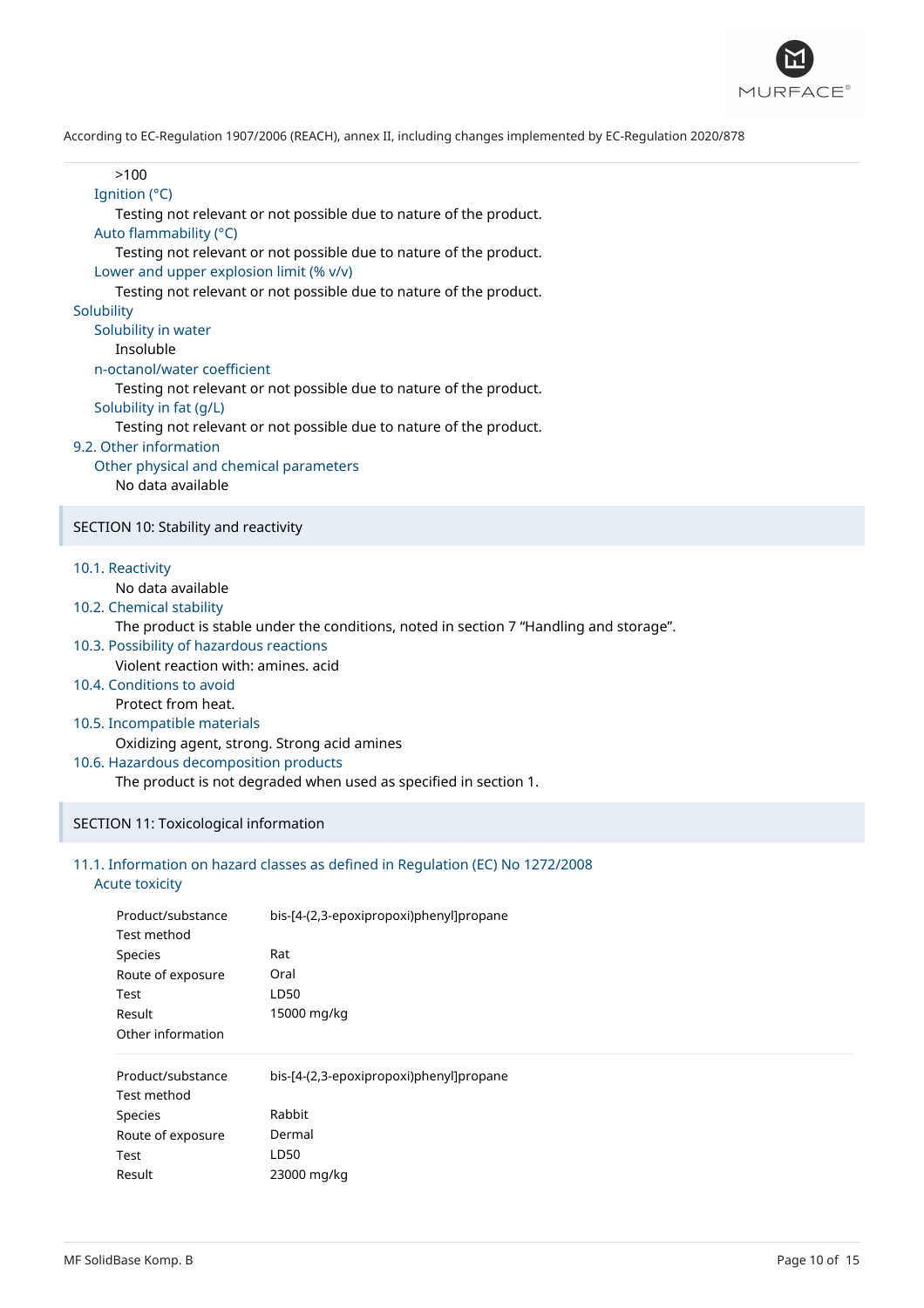

Other information

| Skin corrosion/irritation                                                                                       |  |
|-----------------------------------------------------------------------------------------------------------------|--|
| Causes skin irritation.                                                                                         |  |
| Serious eye damage/irritation                                                                                   |  |
| Causes serious eye irritation.                                                                                  |  |
| <b>Respiratory sensitisation</b>                                                                                |  |
| Based on available data, the classification criteria are not met.                                               |  |
| Skin sensitisation                                                                                              |  |
| May cause an allergic skin reaction.                                                                            |  |
| Germ cell mutagenicity                                                                                          |  |
| Based on available data, the classification criteria are not met.                                               |  |
| Carcinogenicity                                                                                                 |  |
| Based on available data, the classification criteria are not met.                                               |  |
| Reproductive toxicity                                                                                           |  |
| Based on available data, the classification criteria are not met.                                               |  |
| STOT-single exposure                                                                                            |  |
| Based on available data, the classification criteria are not met.                                               |  |
| STOT-repeated exposure                                                                                          |  |
| Based on available data, the classification criteria are not met.                                               |  |
| <b>Aspiration hazard</b>                                                                                        |  |
| Based on available data, the classification criteria are not met.                                               |  |
| 11.2. Information on other hazards                                                                              |  |
| Long term effects                                                                                               |  |
| Irritation effects: This product contains substances, which may cause irritation upon exposure to skin, eyes or |  |
| lungs. Exposure may result in an increased absorption potential of other hazardous substances at the area of    |  |

## exposure.

## Endocrine disrupting properties

No special

## Other information

bis-[4-(2,3-epoxipropoxi)phenyl]propane has been classified by IARC as a group 3 carcinogen.

## SECTION 12: Ecological information

## 12.1. Toxicity

| Product/substance | bis-[4-(2,3-epoxipropoxi)phenyl]propane |
|-------------------|-----------------------------------------|
| Test method       |                                         |
| Species           | Fish, Oncorhynchus mykiss               |
| Compartment       |                                         |
| Duration          | 96 hours                                |
| Test              | <b>LC50</b>                             |
| Result            | $2$ mg/L                                |
| Other information |                                         |
| Product/substance | bis-[4-(2,3-epoxipropoxi)phenyl]propane |
|                   |                                         |
| Test method       |                                         |
| <b>Species</b>    | Algae                                   |
| Compartment       |                                         |
| Duration          | 72 hours                                |
| Test              | ErC50                                   |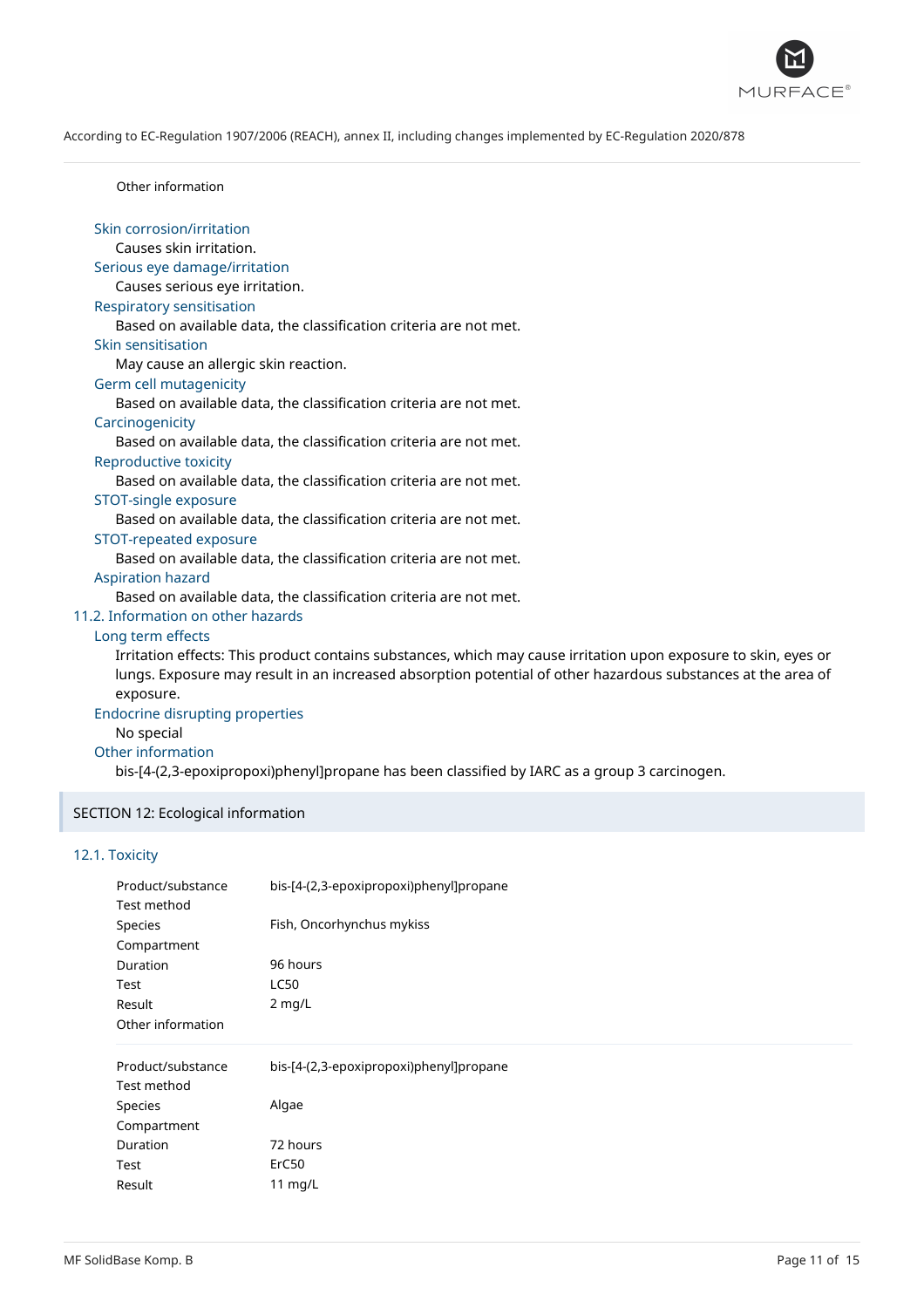

| Product/substance<br>Test method    | bis-[4-(2,3-epoxipropoxi)phenyl]propane |  |
|-------------------------------------|-----------------------------------------|--|
| Species                             | Daphnia, Daphnia magna                  |  |
| Compartment                         |                                         |  |
| Duration                            | 48 hours                                |  |
| Test                                | <b>EC50</b>                             |  |
| Result                              | 1,8 mg/L                                |  |
| Other information                   |                                         |  |
| Product/substance                   | bis-[4-(2,3-epoxipropoxi)phenyl]propane |  |
| Test method                         |                                         |  |
| Species                             | Daphnia, Daphnia magna                  |  |
| Compartment                         |                                         |  |
| Duration                            | 21 days                                 |  |
| <b>Test</b>                         | <b>NOEC</b>                             |  |
| Result<br>Other information         | 0,55 mg/L                               |  |
|                                     |                                         |  |
| Product/substance<br>Test method    | bis-[4-(2,3-epoxipropoxi)phenyl]propane |  |
| Species                             |                                         |  |
| Compartment                         |                                         |  |
| Duration                            | 8 hours                                 |  |
| Test                                | <b>EC50</b>                             |  |
| Result                              | >42,6 mg/L                              |  |
| Other information                   |                                         |  |
| 12.2. Persistence and degradability |                                         |  |

| Product/substance | bis-[4-(2,3-epoxipropoxi)phenyl]propane |  |
|-------------------|-----------------------------------------|--|
| Test method       |                                         |  |
| Potential         | No data available                       |  |
| bioaccumulation   |                                         |  |
| LogPow            | 3.242                                   |  |
| <b>BCF</b>        | 100-3000                                |  |
| Other information |                                         |  |

## 12.4. Mobility in soil

No data available

## 12.5. Results of PBT and vPvB assessment

This mixture/product does not contain any substances considered to meet the criteria classifying them as PBT and/or vPvB.

## 12.6. Endocrine disrupting properties

## No special

## 12.7. Other adverse effects

This product contains substances that are toxic to the environment. May result in adverse effects to aquatic organisms.

This product contains substances, which may cause adverse long-term effects to the aquatic environment.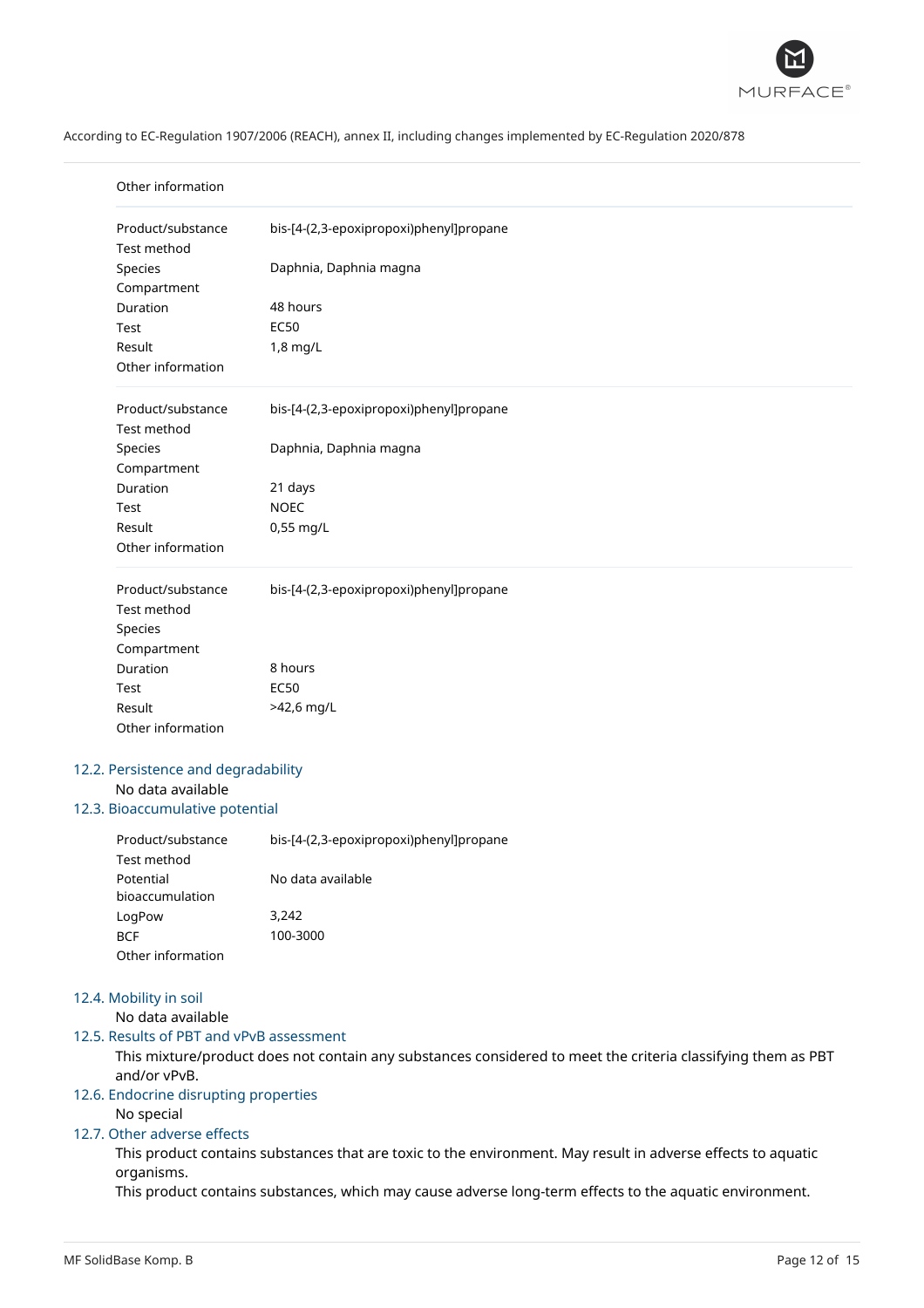

SECTION 13: Disposal considerations

### 13.1. Waste treatment methods

Product is covered by the regulations on hazardous waste. HP 4 - Irritant (skin irritation and eye damage) HP 13 – Sensitising HP 14 – Ecotoxic Dispose of contents/container to an approved waste disposal plant. Regulation (EU) No 1357/2014 of 18 December 2014 on waste.

#### EWC code

Not applicable

## Specific labelling

Not applicable

## Contaminated packing

Packaging containing residues of the product must be disposed of similarly to the product.

## SECTION 14: Transport information

## 14.1. - 14.4.

This product is within scope of the regulations of transport of dangerous goods.

## ADR/RID

| <b>IMDG</b> | $UN-$ or $ID$<br>number | UN proper shipping name                                                                 | Labels | Packing group | Tunnel restriction<br>code |
|-------------|-------------------------|-----------------------------------------------------------------------------------------|--------|---------------|----------------------------|
|             | 3082                    | ENVIRONMENTALLY HAZARDOUS<br>SUBSTANCE, LIQUID, N.O.S. (<br>EPOXISHARZ, EPOXID DERIVAT) | 9      | Ш             | $3(-)$                     |
|             |                         |                                                                                         |        |               |                            |
|             | $UN-$ or $ID$<br>number | UN proper shipping name                                                                 | Labels | Packing group | EmS                        |
|             | 3082                    | ENVIRONMENTALLY HAZARDOUS<br>SUBSTANCE, LIQUID, N.O.S. (<br>EPOXISHARZ, EPOXID DERIVAT) | 9      | Ш             | $F-A, S-F$                 |

#### MARINE POLLUTANT

Yes

## IATA

| number | UN- or ID UN proper shipping name                                                       | Labels | Packing group |
|--------|-----------------------------------------------------------------------------------------|--------|---------------|
| 3082   | ENVIRONMENTALLY HAZARDOUS<br>SUBSTANCE, LIQUID, N.O.S. (<br>EPOXISHARZ, EPOXID DERIVAT) |        | Ш             |

## 14.5. Environmental hazards

This product contains substances, which may cause adverse long-term effects to the aquatic environment. 14.6. Special precautions for user

### Not applicable

14.7. Maritime transport in bulk according to IMO instruments No data available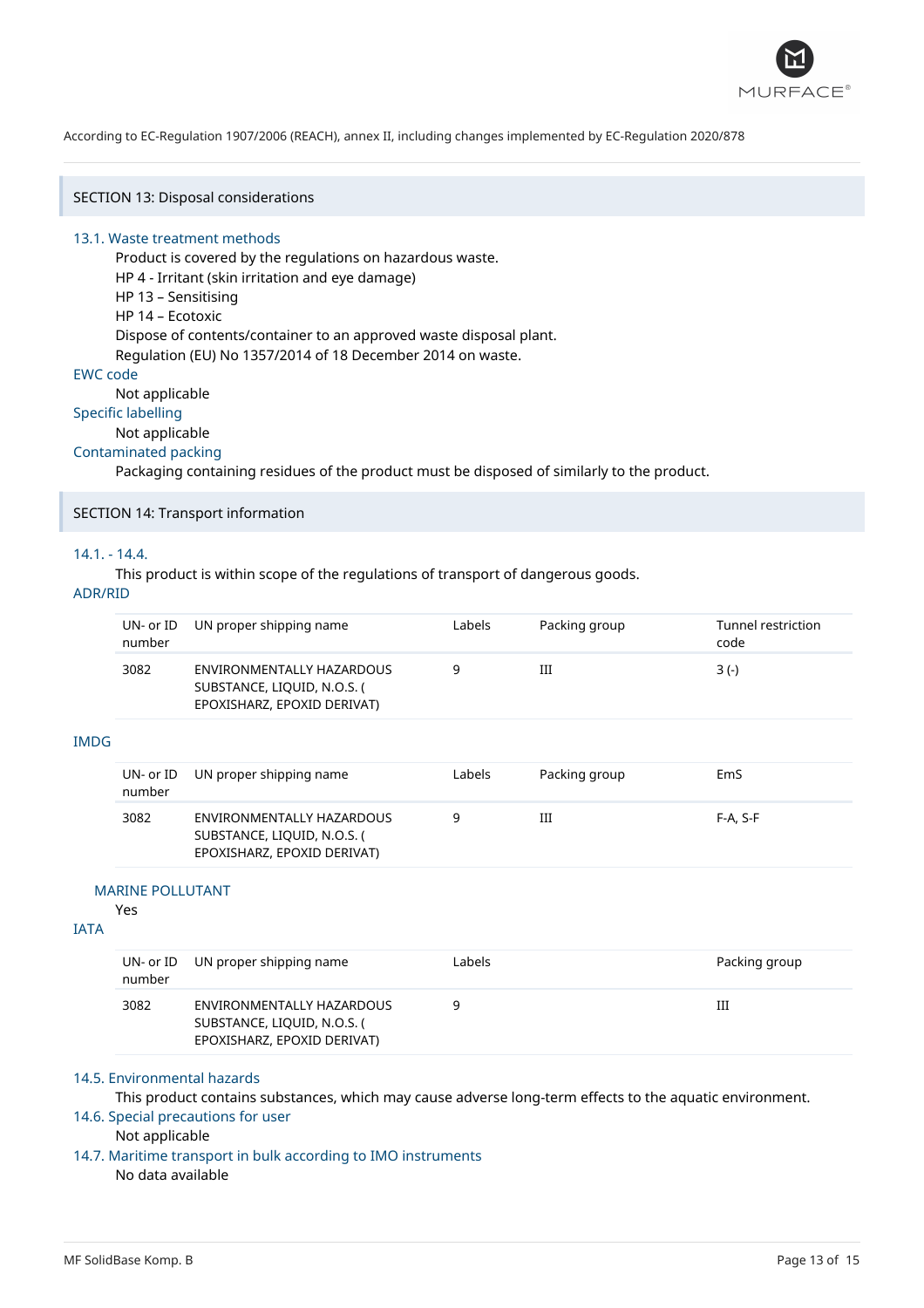

SECTION 15: Regulatory information

15.1. Safety, health and environmental regulations/legislation specific for the substance or mixture

## Restrictions for application

Restricted to professional users.

People under the age of 18 shall not be exposed to this product.

## Demands for specific education

No specific requirements

SEVESO - Categories / dangerous substances

E2 - ENVIRONMENTAL HAZARDS, Qualifying quantity (lower-tier): 200 tonnes / (upper-tier): 500 tonnes

### Additional information

Not applicable

## Sources

The Management of Health and Safety at Work Regulations 1999 Control of Major Accident Hazards (COMAH) Regulations 2015. Regulation (EU) No 1357/2014 of 18 December 2014 on waste. CLP Regulation (EC) No 1272/2008, as retained and amended in UK law. EC-Regulation 1907/2006 (REACH), as amended by UK REACH Regulations SI 2019/758

## 15.2. Chemical safety assessment

No

## SECTION 16: Other information

Full text of H-phrases as mentioned in section 3

## H315, Causes skin irritation.

H317, May cause an allergic skin reaction.

- H319, Causes serious eye irritation.
- H411, Toxic to aquatic life with long lasting effects.

### Abbreviations and acronyms

ADN = European Provisions concerning the International Carriage of Dangerous Goods by Inland Waterway

ADR = The European Agreement concerning the International Carriage of Dangerous Goods by Road

ATE = Acute Toxicity Estimate

BCF = Bioconcentration Factor

CAS = Chemical Abstracts Service

## CE = Conformité Européenne

CLP = Classification, Labelling and Packaging Regulation [Regulation (EC) No. 1272/2008]

- CSA = Chemical Safety Assessment
- CSR = Chemical Safety Report

DMEL = Derived Minimal Effect Level

DNEL = Derived No Effect Level

EINECS = European Inventory of Existing Commercial chemical Substances

ES = Exposure Scenario

EUH statement = CLP-specific Hazard statement

EWC = European Waste Catalogue

GHS = Globally Harmonized System of Classification and Labelling of Chemicals

IARC = International Agency for Research on Cancer (IARC)

IATA = International Air Transport Association

IBC = Intermediate Bulk Container

IMDG = International Maritime Dangerous Goods

LogPow = logarithm of the octanol/water partition coefficient

MARPOL = International Convention for the Prevention of Pollution From Ships, 1973 as modified by the Protocol of 1978. ("Marpol" = marine pollution)